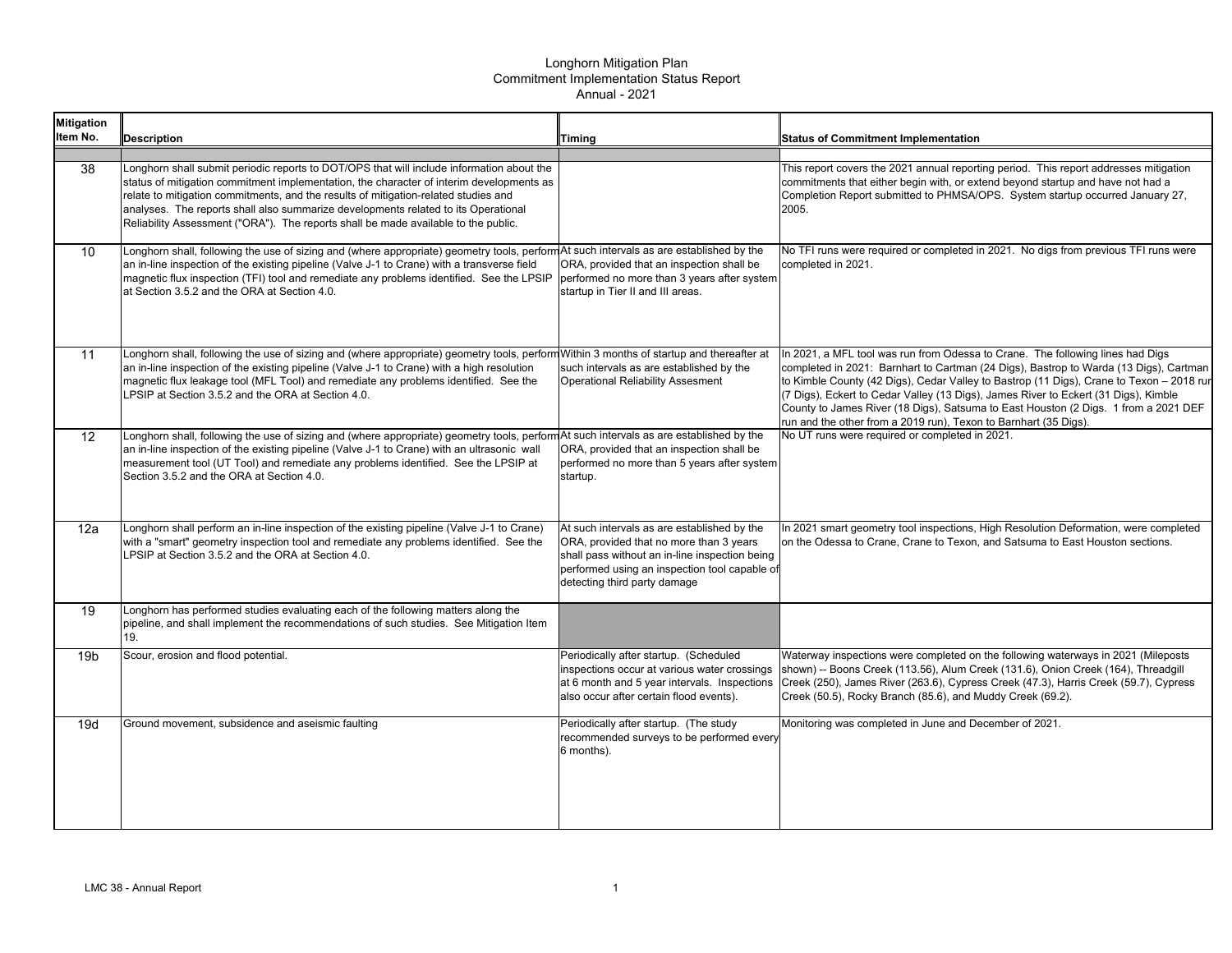| <b>Mitigation</b><br>Item No. | <b>Description</b>                                                                                                                                                                                                                                                                                                                                                                                                                                                                                                 | <b>Timing</b>                                                                                                      | <b>Status of Commitment Implementation</b>                                                                                                                                                                                                                                                                                                                                                                                                                                                                                                                                                                                                                                                                                                                                                                                                                                                                                                                                                                                                                                                                                                                                                                                                                                                                                                                                                                                                                                                                                                                                                                                                                                                                                                                                                                                                                                                                                                                                                                                                                                                                                                                                                                                                               |
|-------------------------------|--------------------------------------------------------------------------------------------------------------------------------------------------------------------------------------------------------------------------------------------------------------------------------------------------------------------------------------------------------------------------------------------------------------------------------------------------------------------------------------------------------------------|--------------------------------------------------------------------------------------------------------------------|----------------------------------------------------------------------------------------------------------------------------------------------------------------------------------------------------------------------------------------------------------------------------------------------------------------------------------------------------------------------------------------------------------------------------------------------------------------------------------------------------------------------------------------------------------------------------------------------------------------------------------------------------------------------------------------------------------------------------------------------------------------------------------------------------------------------------------------------------------------------------------------------------------------------------------------------------------------------------------------------------------------------------------------------------------------------------------------------------------------------------------------------------------------------------------------------------------------------------------------------------------------------------------------------------------------------------------------------------------------------------------------------------------------------------------------------------------------------------------------------------------------------------------------------------------------------------------------------------------------------------------------------------------------------------------------------------------------------------------------------------------------------------------------------------------------------------------------------------------------------------------------------------------------------------------------------------------------------------------------------------------------------------------------------------------------------------------------------------------------------------------------------------------------------------------------------------------------------------------------------------------|
| 19e                           | Landslide potential.                                                                                                                                                                                                                                                                                                                                                                                                                                                                                               | Periodically after startup. (The study<br>recommended surveys to be performed every again until 2025.<br>5 years). | A photogrammetry survey was conducted in November of 2020 and will not be completed                                                                                                                                                                                                                                                                                                                                                                                                                                                                                                                                                                                                                                                                                                                                                                                                                                                                                                                                                                                                                                                                                                                                                                                                                                                                                                                                                                                                                                                                                                                                                                                                                                                                                                                                                                                                                                                                                                                                                                                                                                                                                                                                                                      |
| 25                            | Longhorn shall develop enhanced public education/damage prevention programs to, inter<br>alia (a) ensure awareness among contractors and potentially affected public, (b) promote<br>cooperation in protecting the pipeline and (c) to provide information to potentially affected<br>communities with regard to detection of and responses to well water contamination. See<br>the LPSIP Section 3.5.4 See Mitigation Appendix, Item 25.                                                                          | Continuously after startup.                                                                                        | Public awareness program was implemented as required by the LMP. Annual mail out<br>was conducted for the affected public residential, general businesses and schools within<br>$\frac{1}{2}$ mile of the pipeline for urban areas and within 2 miles of the pipeline in rural areas,<br>excavators and farmers within 10 miles of the pipeline and emergency officials and local<br>public officials within the county, plus 20 miles of the pipeline. Brochures are now mailed<br>in envelopes after an increase in returned Business Reply Cards (BRC's) occurred after<br>the first mailing change in 2011. Magellan participated in an outreach program with<br>scheduled emergency responder and excavator meetings in all 25 counties. Magellan<br>continues to operate a school outreach program targeted at 4th and 5th grade students in<br>the Austin area. Magellan participates in the Safe at Home school program in the<br>Houston area. Magellan targeted 132 emergency responders in all 25 counties and<br>provided maps and other information about Magellan's system in regard to public safety.<br>Magellan continued our Kiosk program to distribute pipeline safety and damage<br>prevention information and provided refills of promotional items for 6 legacy stores and set<br>up 3 new stores for a total of 9 participating stores. Magellan was a sponsor with a<br>collaborative group for National Excavator Initiative to target excavators with information<br>and resources related to damage prevention featuring Mike Rowe from Dirty Jobs, this<br>included several videos featuring Mike Rowe posted to the NEI website. Magellan's<br>annual Supplemental Public Awareness program placed several 811 banners and<br>billboards along Magellan's ROW, placed 811 newspaper ads in communities along the<br>ROW, met with school officials to discuss their evacuation procedure, and attended<br>TX811 chapter meetings. Magellan also had personal contact (email, phone call, or face-<br>to-face) with stakeholders along Magellan's ROW as well as posted several messages to<br>Magellan's Facebook page reaching over 9,348 stakeholders. Magellan is a Corporate<br>sponsor of the Common Ground Alliance. |
| 31                            | Longhorn shall perform a surge pressure analysis prior to any increase in the pumping<br>capacity above those rates for which analyses have been performed or any other change<br>which has the capability to change the surge pressures in the system. Longhorn will be<br>required to submit mitigation measures acceptable to DOT/OPS prior to any such change<br>in the system, which mitigation measures will adequately address any MASP problems on<br>the system identified by the sure pressure analysis. | Prior to any change in the system that has<br>the capability to cause surge pressures to<br>occur on the system    | No changes requiring a LMC 31 notification occurred in 2021.                                                                                                                                                                                                                                                                                                                                                                                                                                                                                                                                                                                                                                                                                                                                                                                                                                                                                                                                                                                                                                                                                                                                                                                                                                                                                                                                                                                                                                                                                                                                                                                                                                                                                                                                                                                                                                                                                                                                                                                                                                                                                                                                                                                             |
| 32                            | Longhorn shall perform pipe-to-soil potential surveys semi-annually over sensitive and<br>hypersensitive areas (which is twice the frequency required by DOT regulations - 49 C.F.R. semi-annually thereafter.<br>195.416) and corrective measures will be implemented, as necessary, where indicated by<br>the surveys. See LPSIP Section 3.5.1.                                                                                                                                                                  | No more than six months after startup and                                                                          | Semi-annual pipe-to-soil potential surveys for 2021 have been completed.                                                                                                                                                                                                                                                                                                                                                                                                                                                                                                                                                                                                                                                                                                                                                                                                                                                                                                                                                                                                                                                                                                                                                                                                                                                                                                                                                                                                                                                                                                                                                                                                                                                                                                                                                                                                                                                                                                                                                                                                                                                                                                                                                                                 |
|                               | Lower Colorado River Authority (LCRA) Settlement Agreement                                                                                                                                                                                                                                                                                                                                                                                                                                                         |                                                                                                                    |                                                                                                                                                                                                                                                                                                                                                                                                                                                                                                                                                                                                                                                                                                                                                                                                                                                                                                                                                                                                                                                                                                                                                                                                                                                                                                                                                                                                                                                                                                                                                                                                                                                                                                                                                                                                                                                                                                                                                                                                                                                                                                                                                                                                                                                          |
| 6                             | Describe any emergency drills and results from those drills within the Pedernales basin<br>(City of Austin, Pedernales River watershed and Bastrop County) during this reporting<br>period.                                                                                                                                                                                                                                                                                                                        | Once every 3 years                                                                                                 | An emergency drill was conducted near Johnson City on June 18, 2019. A drill is<br>scheduled for 2022.                                                                                                                                                                                                                                                                                                                                                                                                                                                                                                                                                                                                                                                                                                                                                                                                                                                                                                                                                                                                                                                                                                                                                                                                                                                                                                                                                                                                                                                                                                                                                                                                                                                                                                                                                                                                                                                                                                                                                                                                                                                                                                                                                   |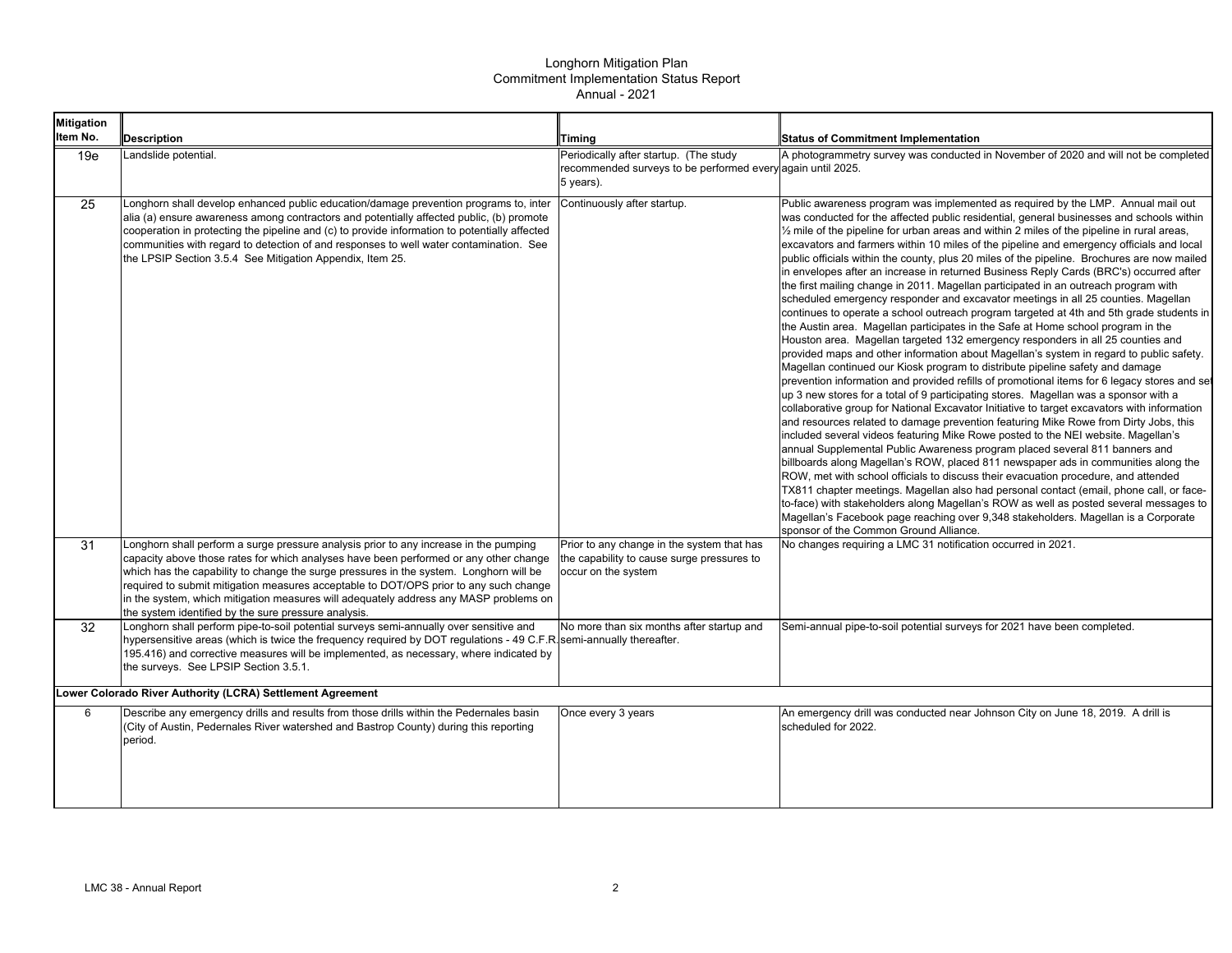| <b>Mitigation</b>                           |                                                                                                                                                                                                                                                                                                                                                                                                                                                                                                                |                                                                                                                                     |                                                                                                                                                                                                                                                                                                                                                                                                                                                     |  |
|---------------------------------------------|----------------------------------------------------------------------------------------------------------------------------------------------------------------------------------------------------------------------------------------------------------------------------------------------------------------------------------------------------------------------------------------------------------------------------------------------------------------------------------------------------------------|-------------------------------------------------------------------------------------------------------------------------------------|-----------------------------------------------------------------------------------------------------------------------------------------------------------------------------------------------------------------------------------------------------------------------------------------------------------------------------------------------------------------------------------------------------------------------------------------------------|--|
| Item No.                                    | <b>Description</b>                                                                                                                                                                                                                                                                                                                                                                                                                                                                                             | Timing                                                                                                                              | <b>Status of Commitment Implementation</b>                                                                                                                                                                                                                                                                                                                                                                                                          |  |
| Exhibit A<br>За                             | Plans and specifications sealed by a professional engineer in Texas that details<br>modifications necessary to public water systems that are regulated by TNRCC (or any<br>successor agency) that take water from Lake Travis. Resealing should occur once every<br>five years.                                                                                                                                                                                                                                | Once every 5 years                                                                                                                  | Plans and specifications were submitted to PHMSA in January 2019.                                                                                                                                                                                                                                                                                                                                                                                   |  |
|                                             | Describe any maintenance, inspections, smart pigging, repairs, upgrades to the pipeline<br>within the Colorado River basin (City of Austin, Pedernales River watershed and Bastrop<br>County) during this reporting period.<br>Colorado River Basin identified as MP 94.45 to MP 426.8 which includes ILI segments of<br>Satsuma to Warda (last 18.5 miles), Warda to Cedar Valley, Cedar Valley to Eckert, Eckert<br>to Ft. McKavett, and Ft. McKavett to Crane (first 102 miles)                             | Annuallv                                                                                                                            | In 2021, a MFL tool was run from Odessa to Crane. The following lines had Digs<br>completed in 2021: Barnhart to Cartman (24 Digs), Bastrop to Warda (13 Digs), Cartman<br>to Kimble County (42 Digs), Cedar Valley to Bastrop (11 Digs), Crane to Texon - 2018 run<br>(5 Digs), Eckert to Cedar Valley (13 Digs), James River to Eckert (31 Digs), Kimble<br>County to James River (18 Digs), Texon to Barnhart (35 Digs).                         |  |
|                                             | <b>Operational Reliability Assessment</b>                                                                                                                                                                                                                                                                                                                                                                                                                                                                      |                                                                                                                                     |                                                                                                                                                                                                                                                                                                                                                                                                                                                     |  |
|                                             | The ORA will provide Longhorn with an annual technical assessment of the actual<br>effectiveness of the overall LPSIP. The ORA will provide feedback on the adequacy,<br>frequency, and additional element criteria of the evaluation plan, which includes use of<br>internal inspection devices, hydrotests, and other mechanical integrity assessment and<br>confirming processes and technologies. The ORA results will be factored back into the<br>LPSIP and will be integrated into the ongoing program. | Annually, or per event as defined in LMP                                                                                            | OPS approved Kiefner and Associates, Inc., as the independent, third-party ORA<br>contractor. The 2021 Annual ORA report covering 2020 operations is to be submitted to<br>PHMSA by the end of the first quarter 2022.                                                                                                                                                                                                                              |  |
|                                             | Longhorn Pipeline System Integrity Plan                                                                                                                                                                                                                                                                                                                                                                                                                                                                        |                                                                                                                                     |                                                                                                                                                                                                                                                                                                                                                                                                                                                     |  |
|                                             | The LPSIP consists of certain specific "Process Elements." The descriptions and program<br>attributes of the Process Elements reflect action "over and above" those specified and<br>required under various requlations and statutes, such as DOT's Title 49 C.F.R. Part 195.<br>mplementation of the "Process Elements" will ensure that Longhorn will effectively identify,<br>analyze, and responsibly manage the most important threats to and risk of the Longhorn                                        | Continuously - Operations<br>Annually - Self Audit                                                                                  | The 2021 LPSIP Annual Self-Audit covering 2020 operations was completed, provided to<br>PHMSA on January 4, 2022 and made available to the public on the Magellan Midstream<br>Partners website at www.magellanlp.com under the "What We Do" tab and "Longhorn"<br>Info" link.                                                                                                                                                                      |  |
|                                             | Pipeline System.                                                                                                                                                                                                                                                                                                                                                                                                                                                                                               |                                                                                                                                     |                                                                                                                                                                                                                                                                                                                                                                                                                                                     |  |
|                                             | <b>Relative Risk Assessment Model</b>                                                                                                                                                                                                                                                                                                                                                                                                                                                                          |                                                                                                                                     |                                                                                                                                                                                                                                                                                                                                                                                                                                                     |  |
|                                             | The Relative Risk Assessment Model (Model) is designed to automatically prioritize and<br>sort pipeline segments in accordance with their scored relative risk in relation to all other<br>segments. Changes in the surrounding population, the environment, or mechanical<br>attributes of the pipeline are updated in the model as new information is available and the<br>Model is rerun.                                                                                                                   | Annually, or per event as defined in LMP                                                                                            | The model is updated periodically as new information becomes available. The Relative<br>Risk Model was changed to a Probabilistic Risk Model per the approved 2012 EA. The<br>new model was fully implemented on August 12, 2013. The model showed that risk levels<br>met the threshold outlined in the 2012 EA. The model was rerun in 2021 based on data<br>modifications for operations in 2020 and the risk levels continue to meet threshold. |  |
| <b>Material Documentation - Reversal EA</b> |                                                                                                                                                                                                                                                                                                                                                                                                                                                                                                                |                                                                                                                                     |                                                                                                                                                                                                                                                                                                                                                                                                                                                     |  |
| 6                                           | Conduct non-destructive or destructive strength tests for 50% of all annual pipe<br>excavations associated with in-line inspection anomaly evaluations or remediation.                                                                                                                                                                                                                                                                                                                                         | Continuously after startup                                                                                                          | In 2021 one hundred ninety-two (192) excavations were associated with in-line inspection<br>anomaly evaluations meeting the criteria for material testing per the material<br>documentation requirement. Non-destructive positive material identification was<br>completed on one hundred ten (110), of the excavated locations.                                                                                                                    |  |
| 9 b (iv)                                    | Run Hardspot Tool that can detect pipe hard spots:<br>(1) Remediate indications that pipe is susceptible to hard spots (over 325 Brinell hardness)<br>based upon known pipe information (i.e. manufacturing vintage, has had a past leak or<br>failure due to a pipe hard spot in the pipeline) as soon as practicable but no later than one<br>(1) year after Hardspot Tool run.                                                                                                                              | Within 1 year of startup and thereafter at<br>such intervals as are established by the<br><b>Operational Reliability Assessment</b> | No Hardspot Tool runs were required or completed in 2021.                                                                                                                                                                                                                                                                                                                                                                                           |  |